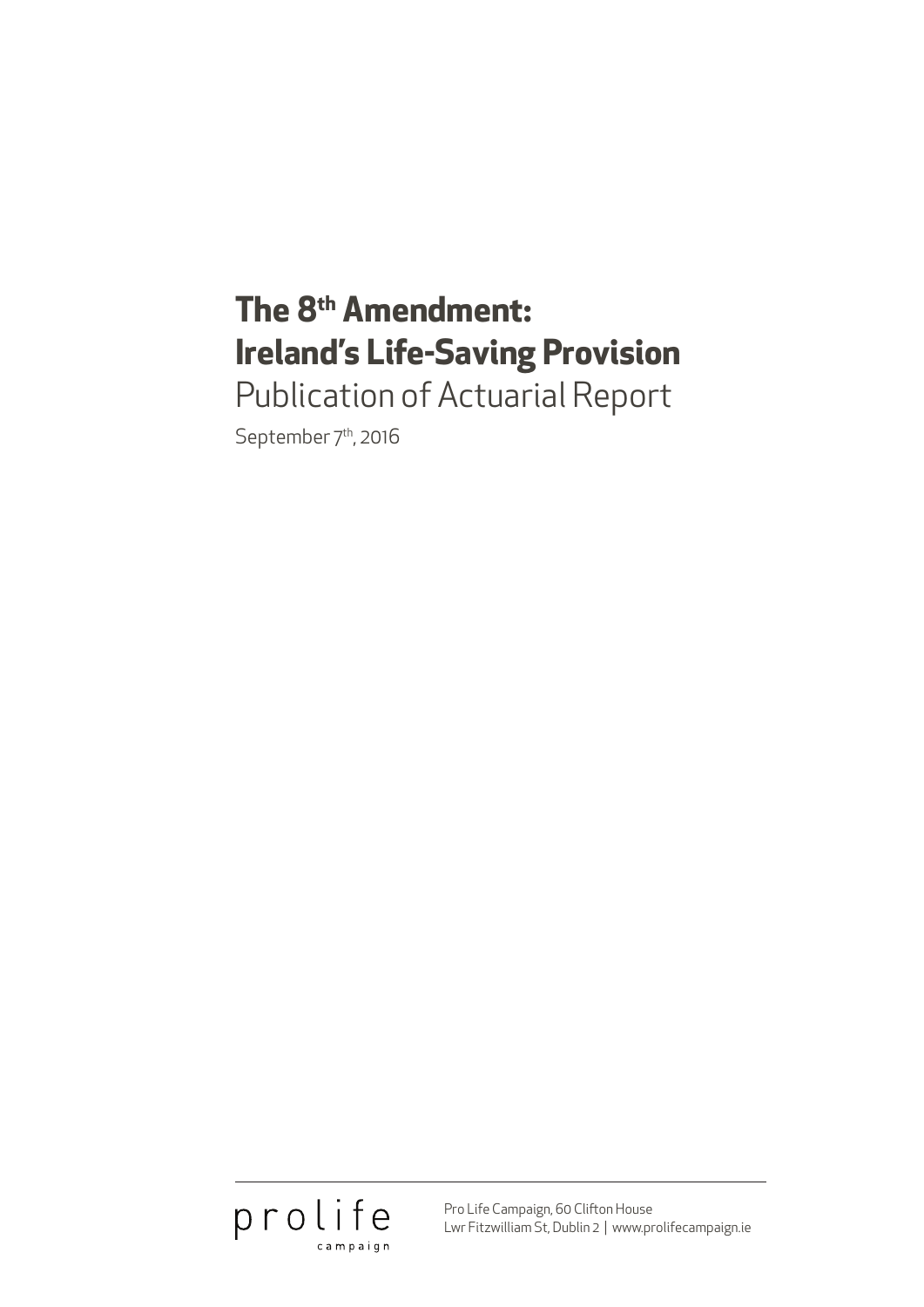## **Contents**

| Introduction                                            |  |
|---------------------------------------------------------|--|
| Comparative Abortion Rates                              |  |
| How many lives has the 8 <sup>th</sup> Amendment saved? |  |
| How the 8 <sup>th</sup> Amendment saves lives           |  |
| Conclusion                                              |  |
| Appendix                                                |  |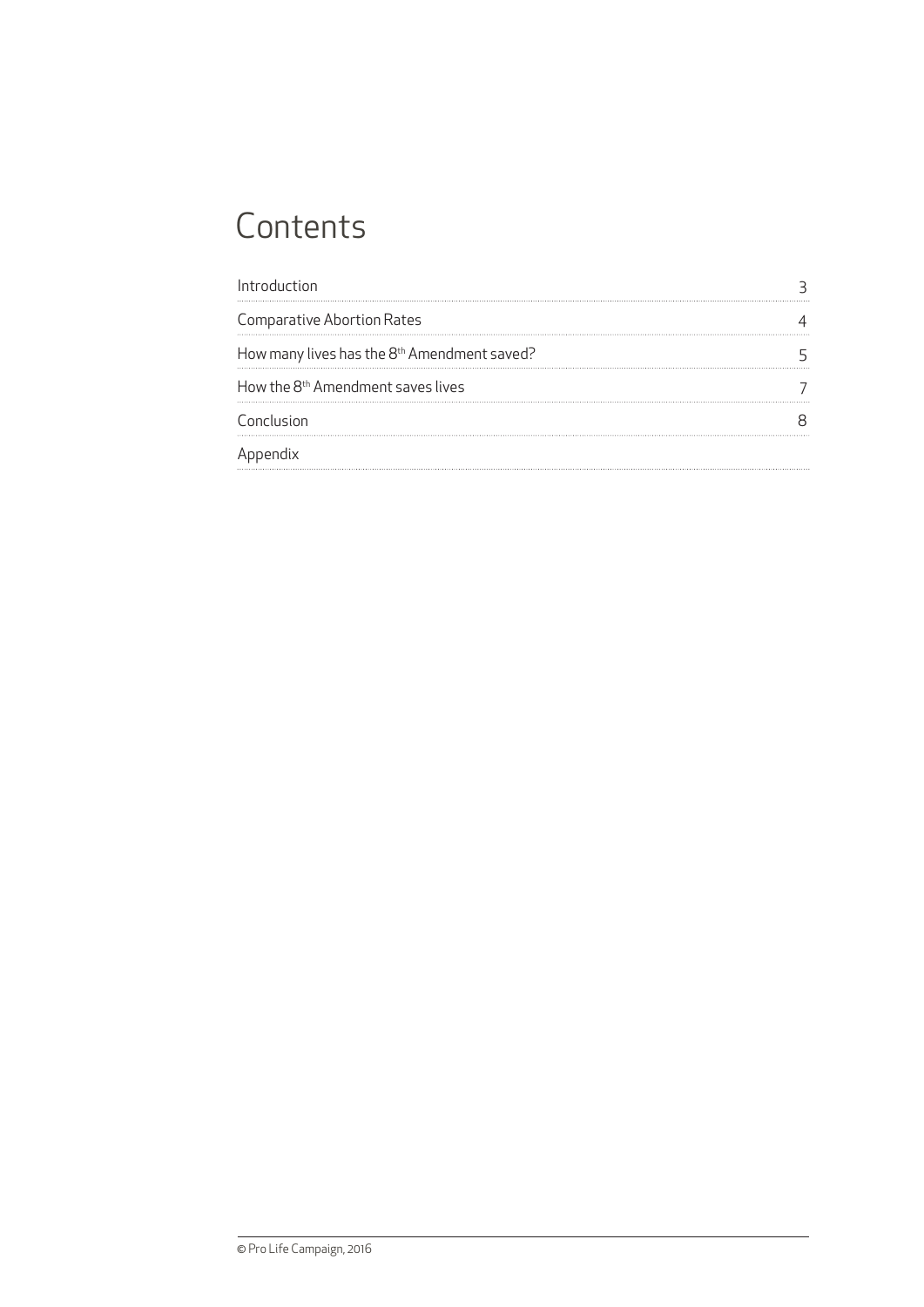### Introduction

tens of thousands of Irish people owe their lives to the 8th Amendment.

The 8th Amendment was designed to protect the unborn from abortion while also ensuring that women have access to all life-saving medical treatment. The Amendment was endorsed by two-thirds of the electorate at a time when international judicial activism was creating legal rights (including the right to abortion) in other countries and against a backdrop of lobby groups pushing for the introduction of abortion into Ireland.

Those who wish to repeal the 8<sup>th</sup> Amendment often argue that it has no effect other than to ensure that Irish abortions happen abroad. This is mistaken - the 8<sup>th</sup> Amendment is in fact a life-saving amendment. At a very conservative estimate there are tens of thousands of Irish people alive today precisely because of the protection that the 8th Amendment gives to the unborn. This is evident from an analysis of abortion rates internationally.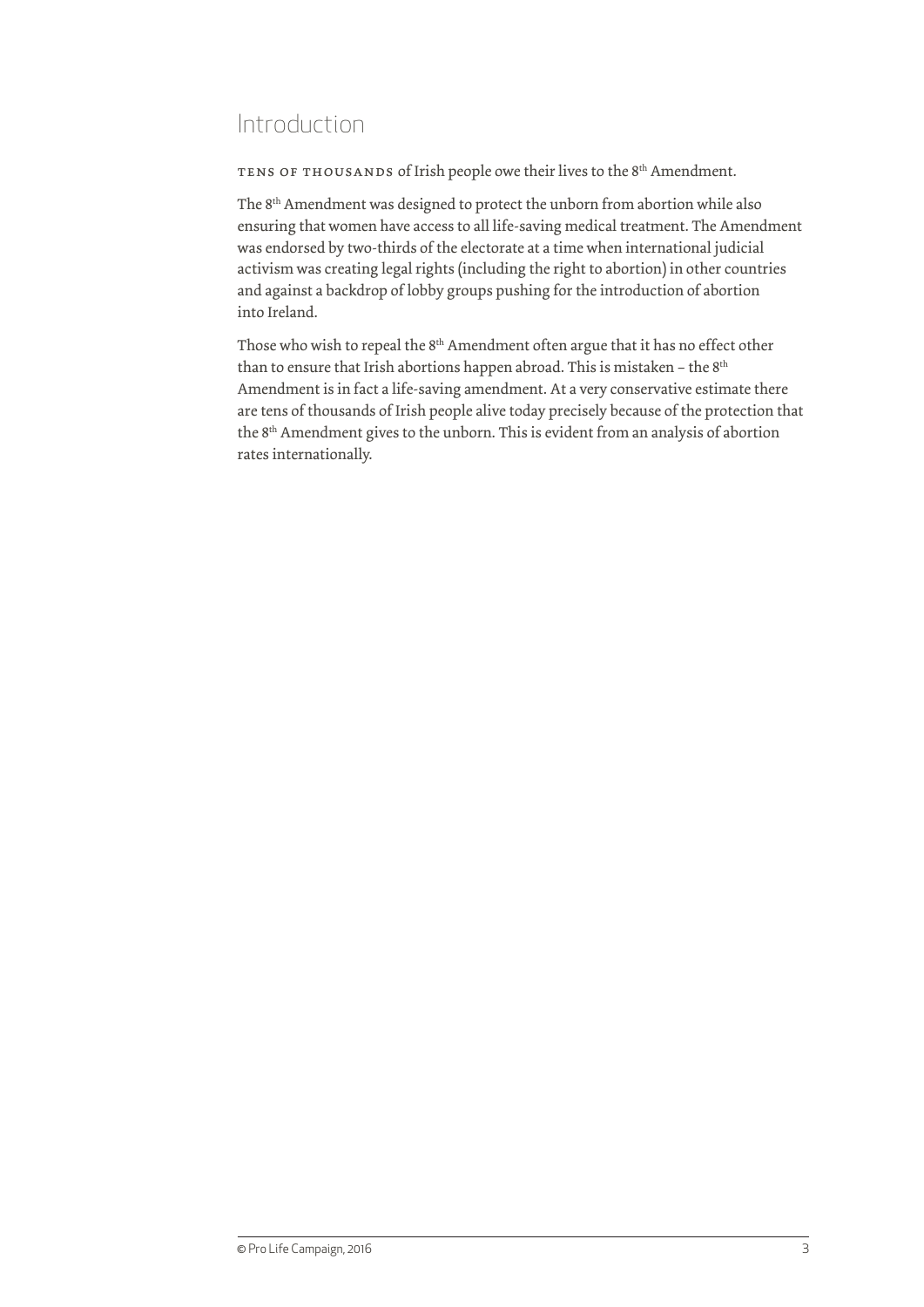### Comparative Abortion Rates

Ireland has a much lower abortion rate than most other countries in the Western world.<sup>1</sup> One simple way to understand abortion rates is to measure the percentage of pregnancies that end in abortion. Consider the following table showing the abortion rates of a range of Western and EU countries across recent years:

| COUNTRY (YEAR)           | <b>% OF PREGNANCIES ABORTED</b> |
|--------------------------|---------------------------------|
| Sweden (2014)            | 24.4                            |
| England and Wales (2014) | 21.1                            |
| France (2013)            | 21.1                            |
| United States (2013)     | 20.2                            |
| Denmark (2014)           | 21                              |
| Spain (2014)             | 18                              |
| Canada (2013)            | 17.7                            |
| Italy (2013)             | 16.7                            |
| Portugal (2014)          | 15.8                            |
| Belgium (2013)           | 14.1                            |
| The Netherlands (2013)   | 13.5                            |
| Ireland (2014)           | 5.2                             |

This sample of Western and EU countries have abortion rates between *two and a half and five times higher* than Ireland's.

1: The Irish abortion rate is based on the number of abortions on women from Ireland that take place in England and Wales. There are a small number of Irish abortions in other EU countries (for example, 12 women from Ireland had abortions in the Netherlands in 2013). These abortions do not significantly change the abortion rate of 5.2%.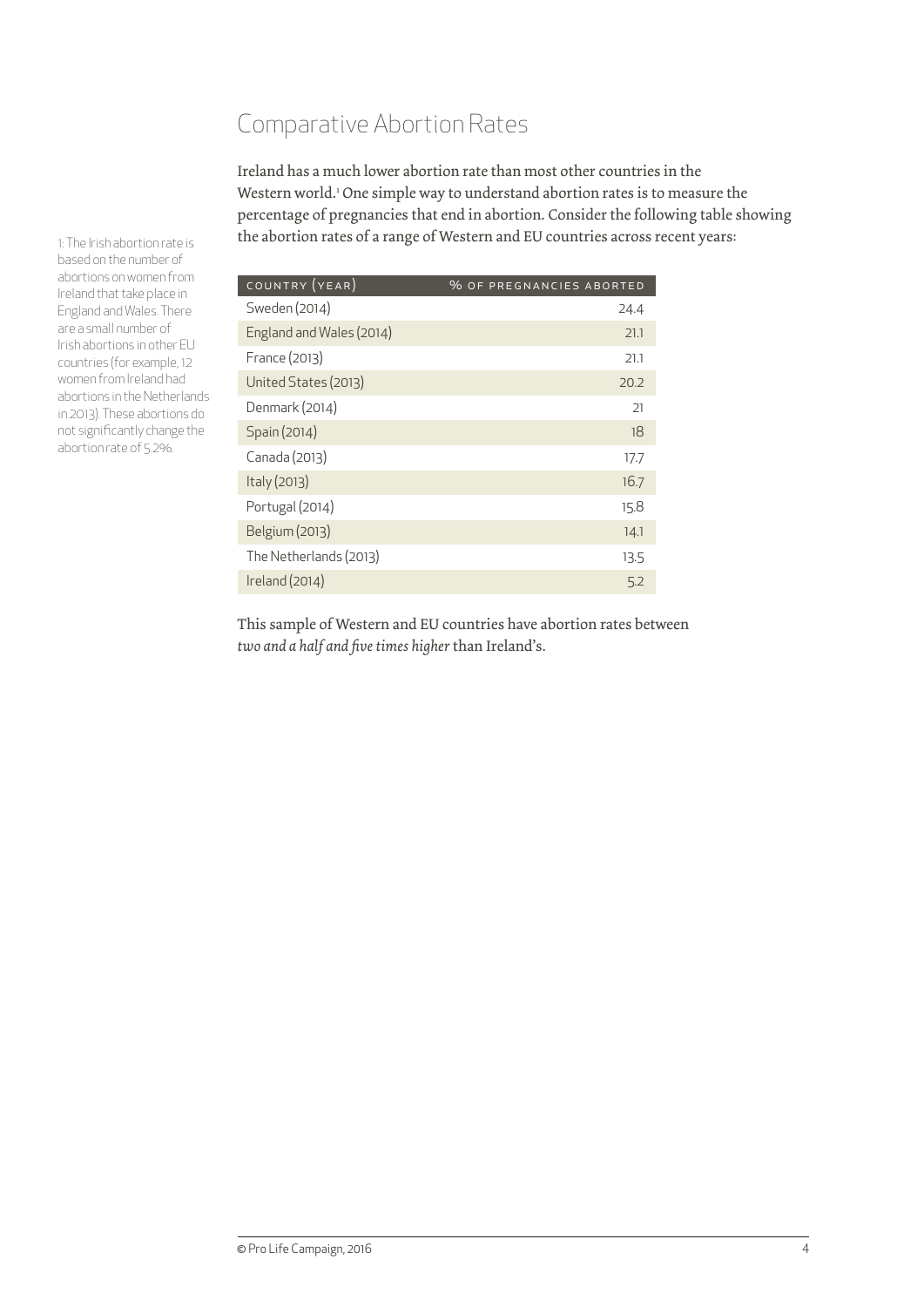### How many lives has the 8th Amendment saved?

The *Pro Life Campaign* has commissioned an actuarial report to estimate how many lives have been saved because of the 8<sup>th</sup> Amendment. It is obviously impossible to arrive at a precise figure as there are many variables involved. But this analysis indicates *the number of abortions that would have occurred in Ireland if Ireland had had the same abortion rates as a sample of other countries.* 

A conservative approach was adopted at every stage of the analysis. A range of countries was chosen for comparative purposes. England and Wales were chosen as they are our closest neighbours – so much of our culture and history is shared and we have the same media influences. The analysis was also broadened to include culturally Catholic countries like Spain, Portugal and Belgium. The year 1994 was chosen as a start date for the analysis. There were two main reasons for this:

- 1. The 1983 Amendment prevented a growing pro-abortion political lobby gaining ground as it was doing elsewhere it Europe. We are presuming that a failure to pass the 8th Amendment would have resulted in the introduction of legalised abortion within ten years.
- 2. In the 1990s the Irish courts ruled on several cases regarding the issue of bodily integrity and the right to privacy. Without the 8<sup>th</sup> Amendment these cases would inevitably have touched on the right to abortion in Ireland.

The estimates below would vary depending on the start date of the analysis.<sup>2</sup>

There were 108,000 abortions on women from Ireland in England & Wales between 1994 and 2014. The following table shows the number of abortions there would have been in that period if Ireland had the same abortion rate as the countries listed, along with the number of lives saved over the period as a result of not having that rate.

| <b>Country</b>  | Irish abortions 1994-2014<br>if Ireland had had the same<br>rate as country compared | <b>Number of lives saved</b><br>1994-2014 by not having<br>the same rate |  |
|-----------------|--------------------------------------------------------------------------------------|--------------------------------------------------------------------------|--|
| England & Wales | 304,000                                                                              | 196.000                                                                  |  |
| Spain           | 229,000                                                                              | 121.000                                                                  |  |
| Belgium         |                                                                                      |                                                                          |  |

#### **In Summary**

- If Ireland had the same abortion rate as England & Wales from 1994–2014, 196,000 Irish citizens would not have been born (the same population as Cork city and suburbs).
- If Ireland had the same abortion rate as Spain from 1994-2014, 121,000 Irish citizens would not have been born (the same population as all of County Clare).
- If Ireland had the same abortion rate as Belgium from 1994–2014, 75,000 Irish citizens would not have been born (the same population as Galway city and suburbs).

2: Projections of 250,000+ lives saved by the Amendment have been made elsewhere. This estimate is also credible depending on the start date for the analysis and the comparative abortion rate chosen. In this analysis we have chosen more conservative figures and dates.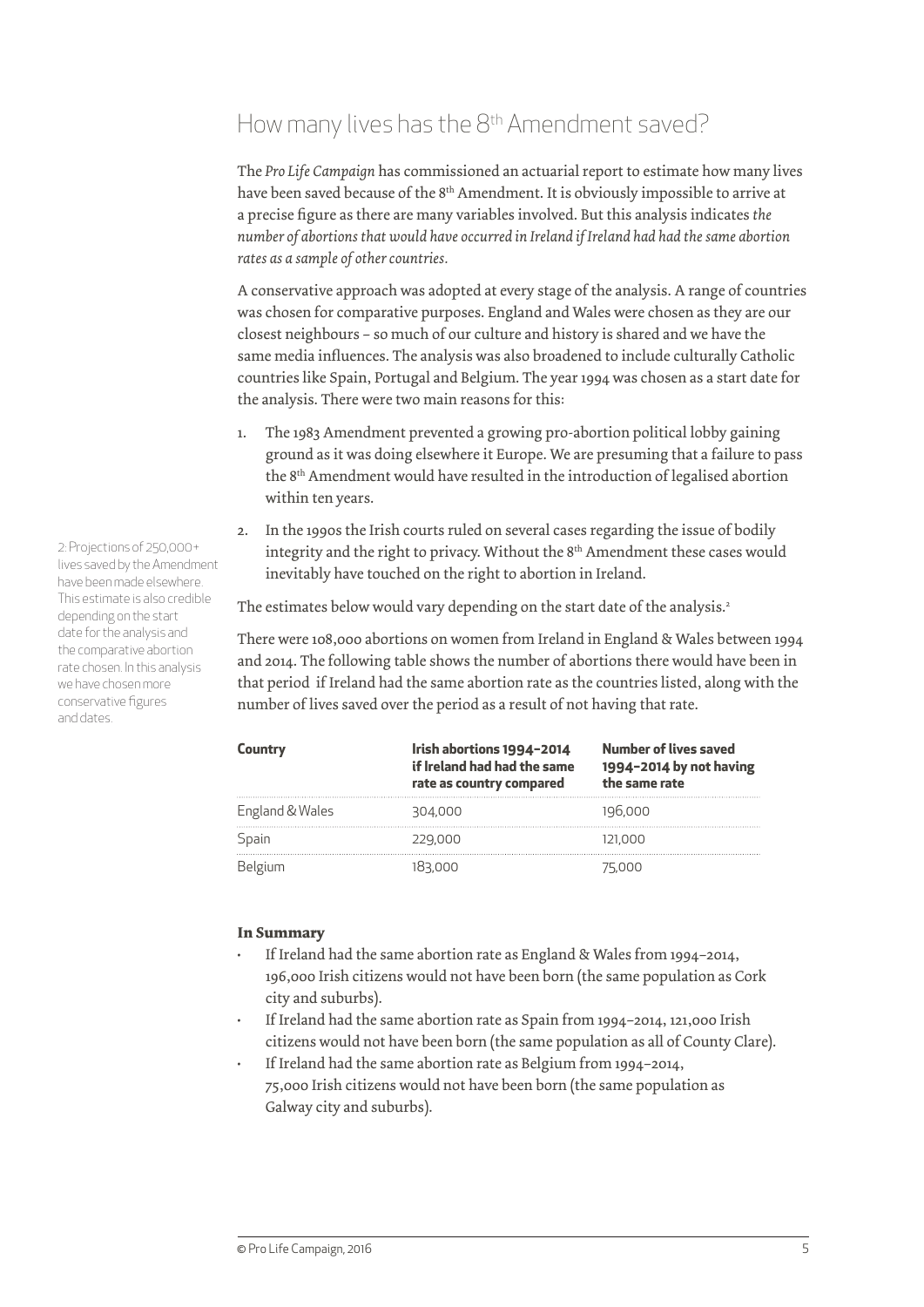| <b>Country</b> | lrish abortions 2007-2014<br>if Ireland had had the same<br>rate as Portugal | <b>Number of lives saved</b><br>2007-2014 by not having<br>the same rate |  |
|----------------|------------------------------------------------------------------------------|--------------------------------------------------------------------------|--|
| Portugal       | 92,000                                                                       | 58,000                                                                   |  |

The analysis also looked at Portuguese abortion rates, examining figures from 2007 to 2014 (abortion was legalised in Portugal in 2007). There were 34,000 Irish abortions between 2007 and 2014.

#### **In Summary**

• If Ireland had the same abortion rate as Portugal between 2007–2014, 58,000 Irish citizens would not have been born (the same population as all of County Carlow).

It is of course impossible to predict with 100% accuracy what abortion rate Ireland would have without the 8<sup>th</sup> Amendment. But what we can say with confidence is that it would be considerably higher than the current rate of 5.2% – most western European countries have rates that are 3, 4 or 5 times higher than this and there is no credible reason to believe that Ireland's rate would not evolve in ways similar to other EU countries.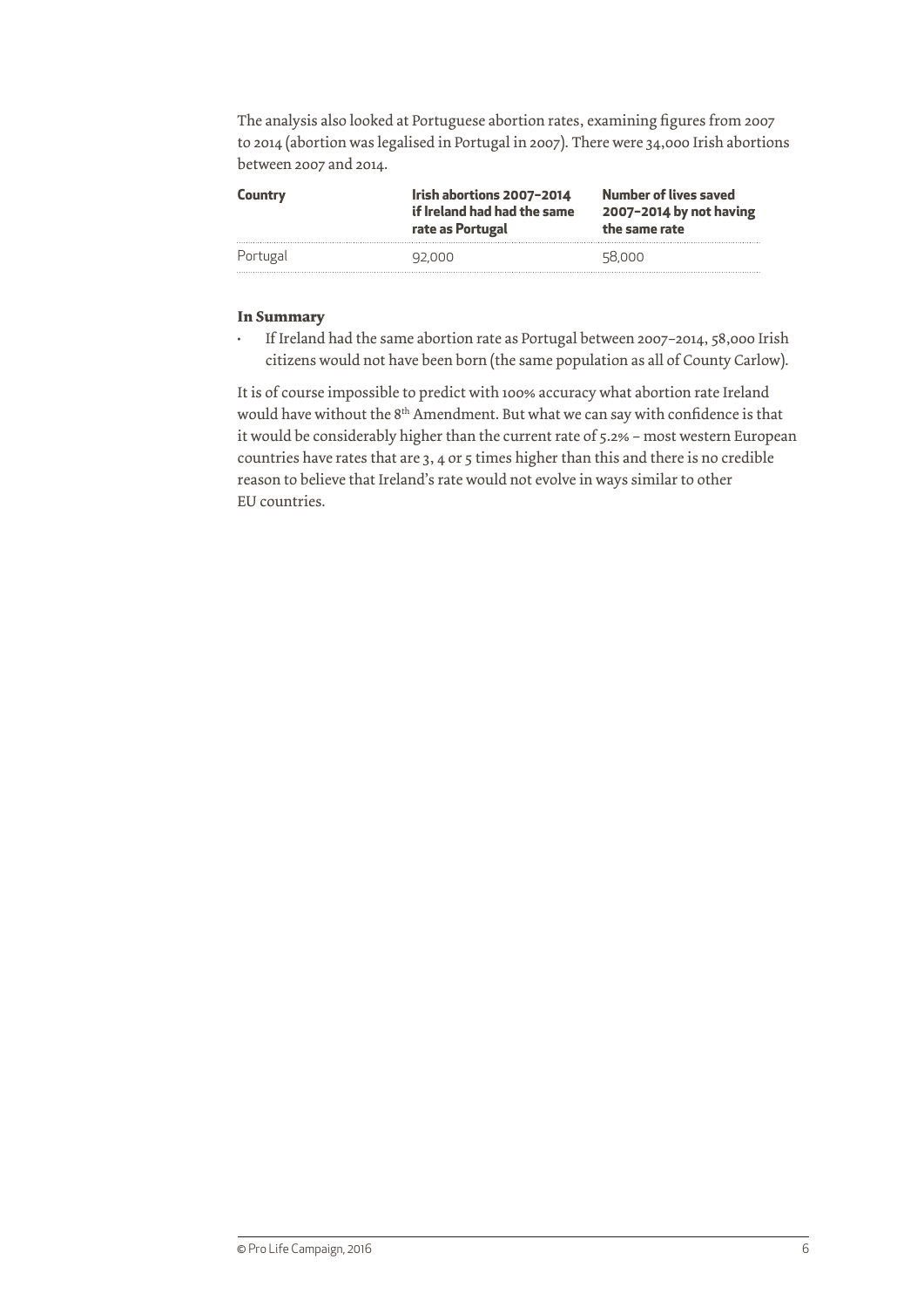### How the 8th Amendment saves lives

Like all laws, the 8<sup>th</sup> Amendment plays an important role in shaping social norms. Perceived social norms are arguably the most powerful drivers of behaviours and attitudes. We all recognise the behavioural effects of simple public health measures such as drink driving laws and the workplace smoking ban. Laws of this nature would be pointless if they didn't influence individual behaviours. A particularly strong social signal is sent when laws are changed. Behaviours and attitudes relating to abortion are bound to evolve alongside a change in the law, just as they do in other areas of life.

Ireland still has a relatively low abortion rate – approximately 1 in 20 pregnancies are aborted. Each of these abortions is a personal tragedy for everyone involved. But the situation in our nearest neighbours England and Wales is so much more tragic. 90% of babies diagnosed with Down Syndrome are aborted and more than 1-in-5 of all pregnancies are aborted (and in 37% of these abortions the women had one or more previous abortions). This is a symptom of a culture where abortion is normalised. Those who want to repeal the 8<sup>th</sup> Amendment do not seem to be concerned that this will likely result in widespread abortion becoming socially acceptable.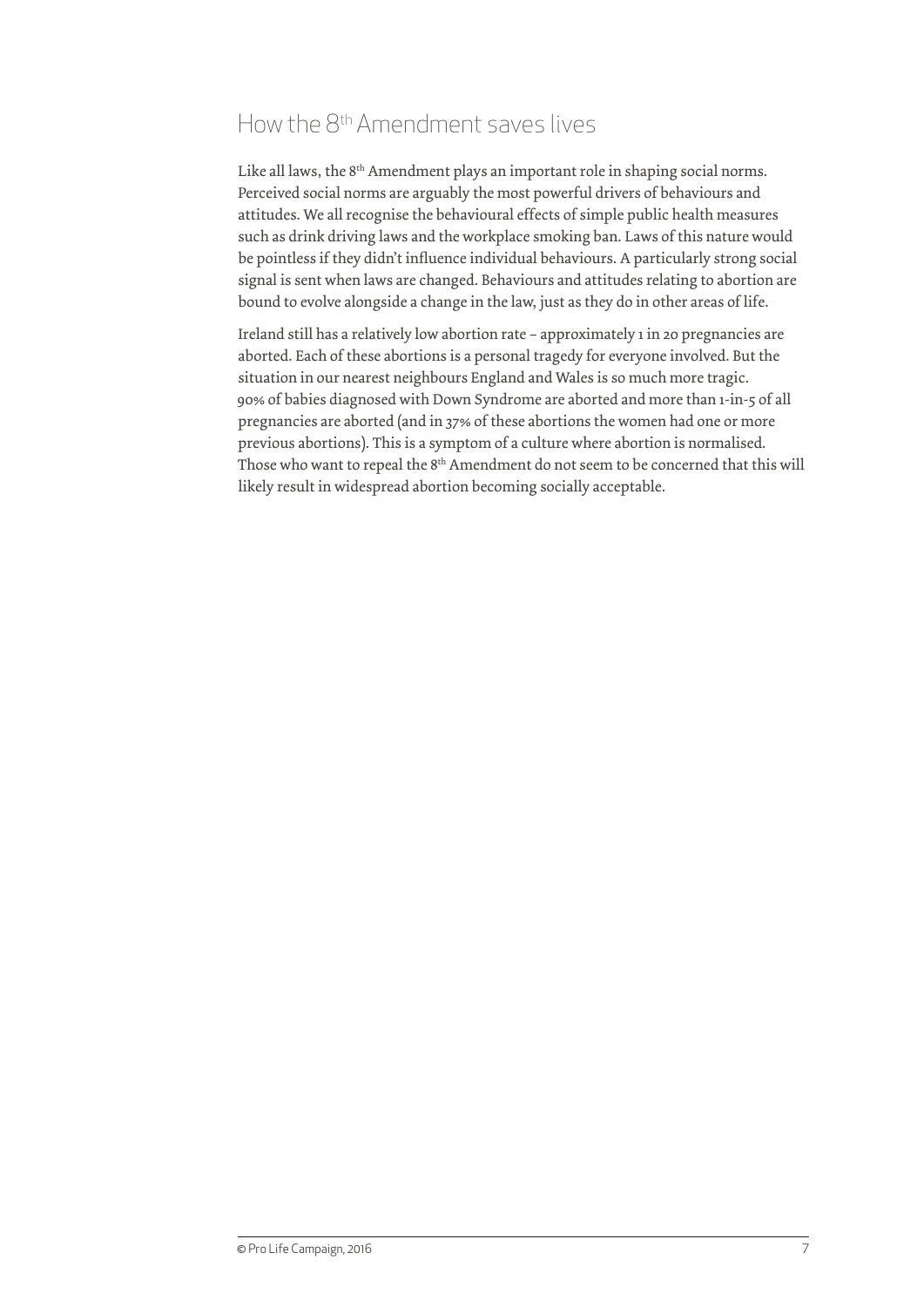### Conclusion

All laws affect behaviour. Those campaigning for repeal of the 8<sup>th</sup> Amendment want the public to believe in the fiction that the law does not influence our behaviour and attitudes and that it will not result in more abortions. But if law has no impact on behaviour, why bother enacting any laws at all?

The effect of the 8<sup>th</sup> Amendment has been to help keep the Irish abortion rate at a small fraction of that of other western and EU countries. Removing constitutional protection for the unborn will inevitably result in more abortions by making access to abortion easier and by changing public attitudes towards the acceptability of abortion.

The reality is that there are tens of thousands of people alive today because of the 8th Amendment. Repealing this amendment will result in more lives being ended. This is a distasteful truth that cannot be denied.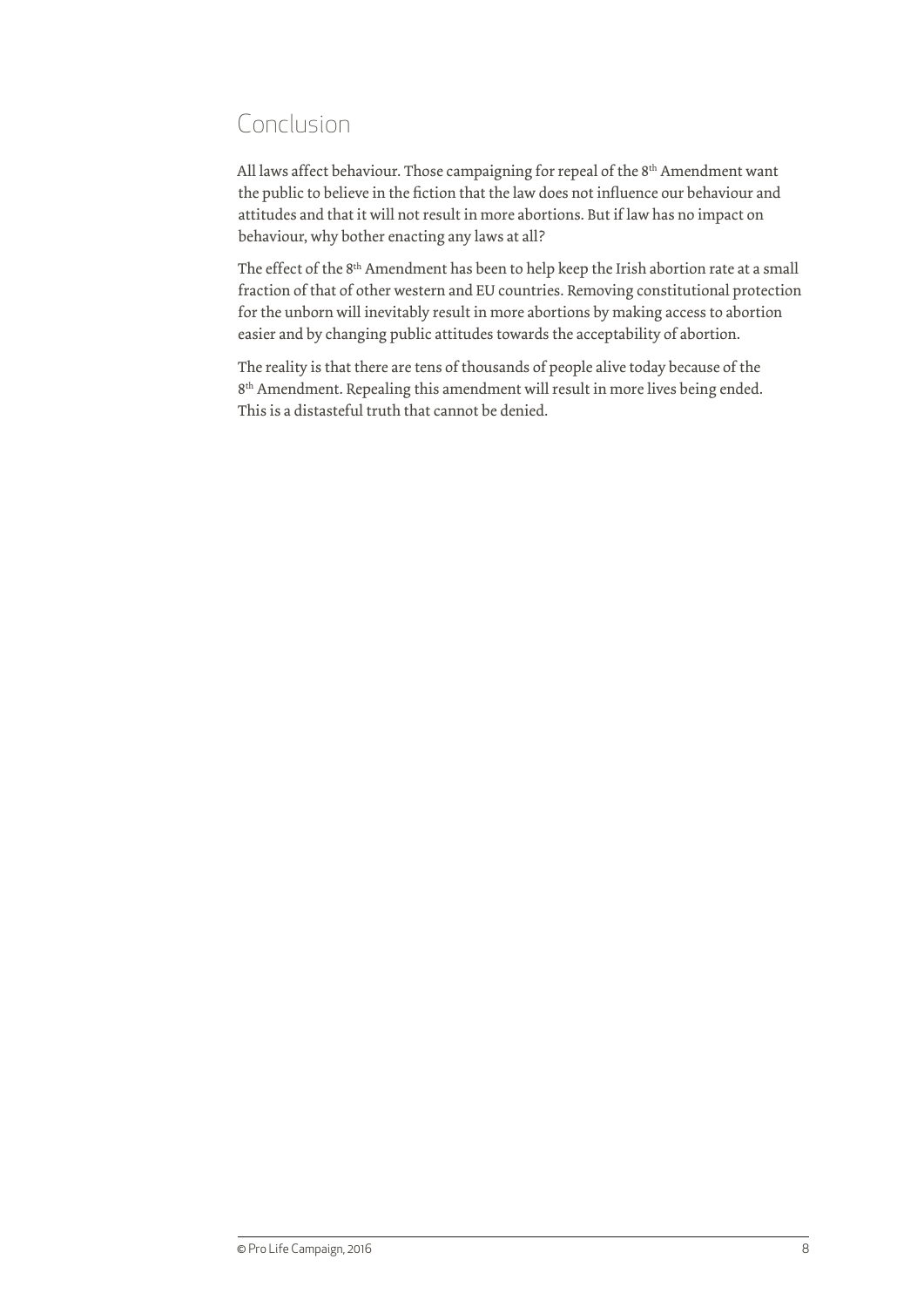**Appendix** Actuarial Report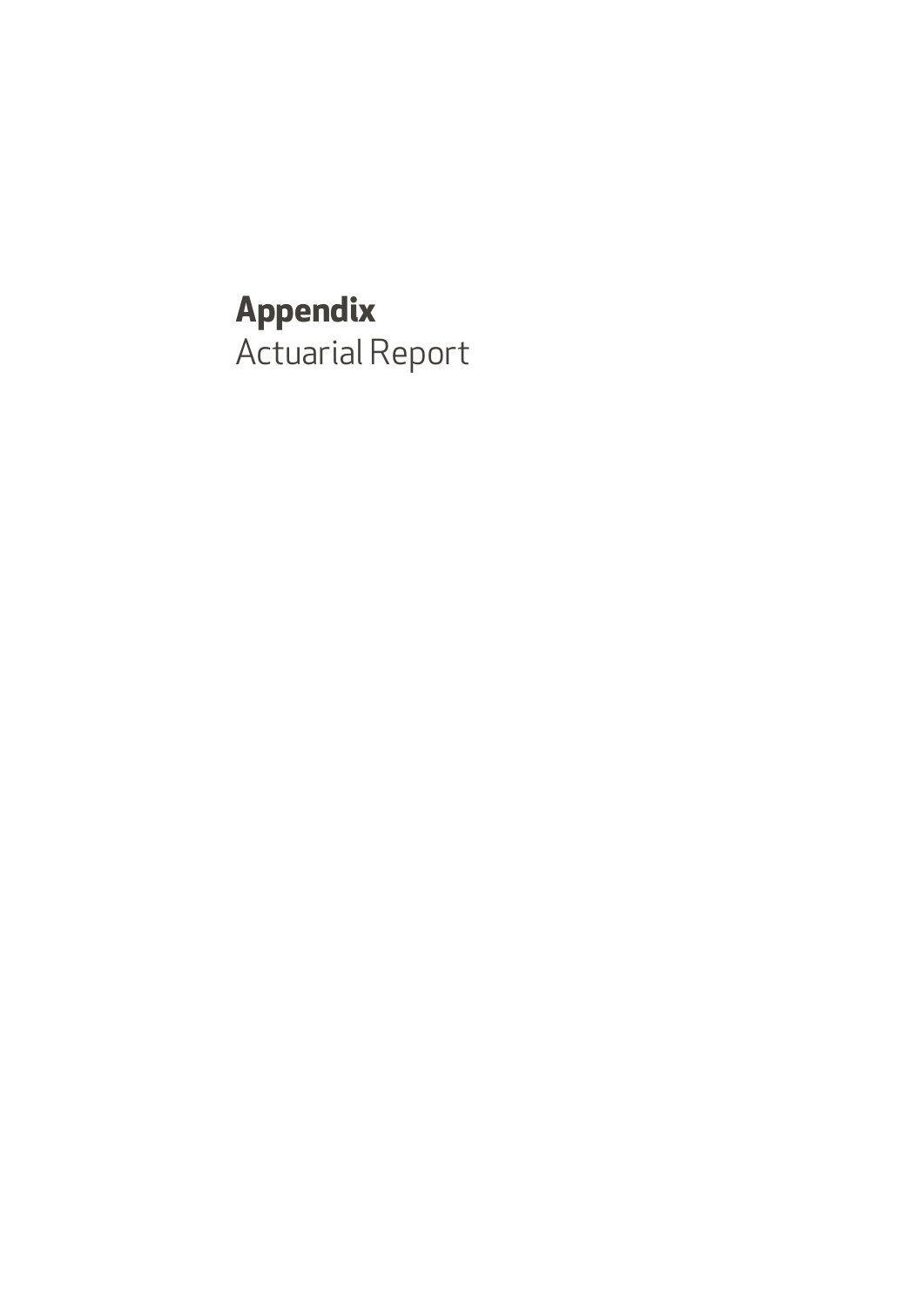### *Actuary's Report*

*I am asked by VIE Ltd. trading as Pro-Life Campaign to advise regarding abortion rates in the Republic of Ireland.* 

*In particular, I am asked to compare the actual number of induced abortions from 1994 to 2014 with the number of induced abortions that would have occurred had the abortion rates in England and Wales or Spain or Belgium applied.* 

*I am asked to carry out a similar calculation in the case of Portugal in respect of the period from 2007 to 2014.*

### *Summary of the Results*

*Comparisons with England and Wales, Spain and Belgium for the Period from 1994 to 2014 inclusive are as follows:*

| <b>Country</b> | <b>Number* of Induced Abortions if the</b>  |
|----------------|---------------------------------------------|
|                | <b>Republic of Ireland's Abortion Rates</b> |
|                | Were Those of the Country Shown             |

| <b>Republic of Ireland (actual)</b> | 108,000 |  |
|-------------------------------------|---------|--|
| <b>England and Wales</b>            | 304,000 |  |
| <b>Spain</b>                        | 229,000 |  |
| <b>Belgium</b>                      | 183,000 |  |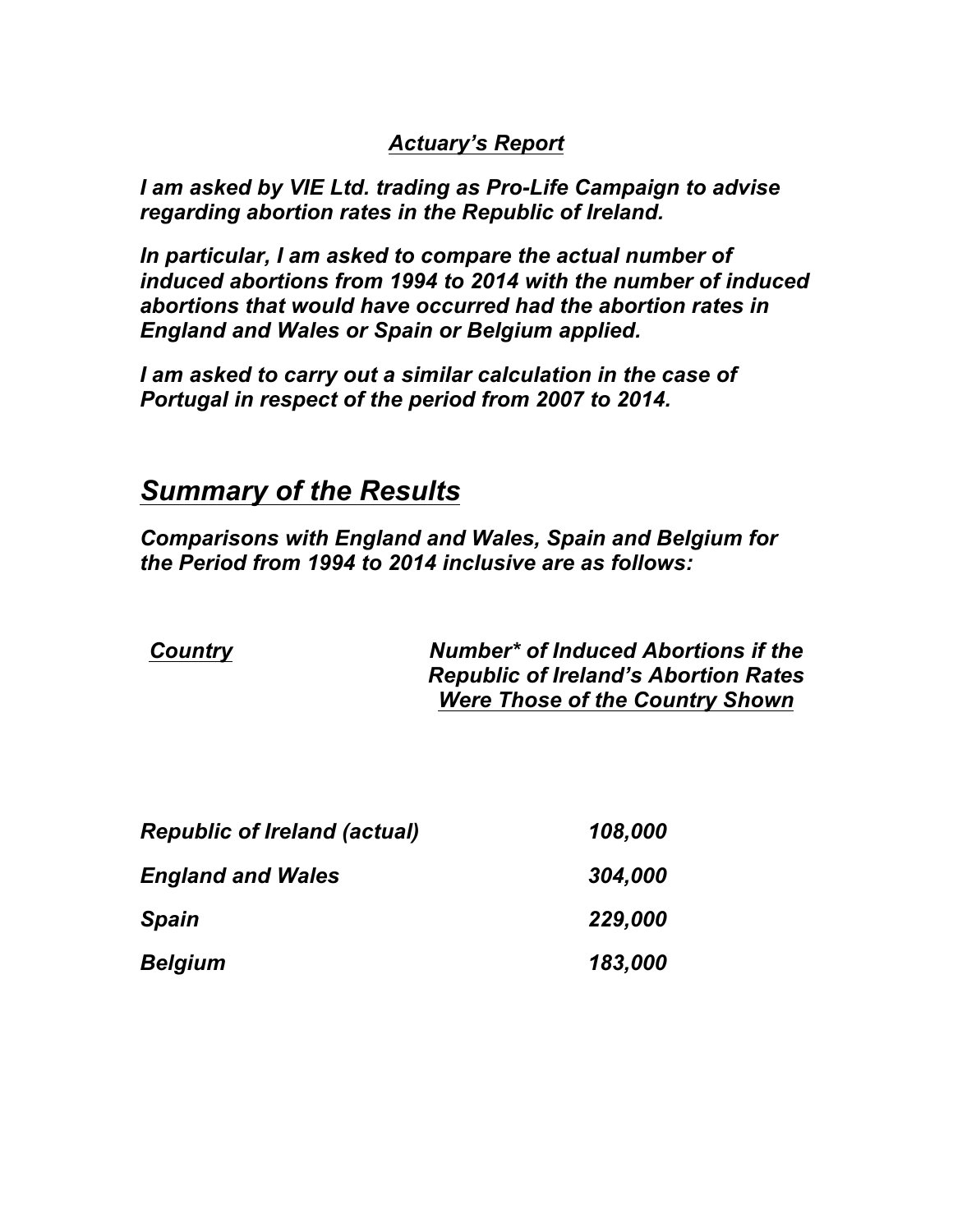*Comparison with Portugal for the Period from 2007 to 2014 inclusive is as follows:*

| <b>Country</b> | <b>Number* of Induced Abortions if the</b>  |
|----------------|---------------------------------------------|
|                | <b>Republic of Ireland's Abortion Rates</b> |
|                | <b>Were Those of the Country Shown</b>      |

| <b>Republic of Ireland (actual)</b> | 34,000 |
|-------------------------------------|--------|
| Portugal                            | 92,000 |

*\* Rounded to the nearest 1,000.*

*The data used in the calculations are set out in the Appendix.*

*Brendan Lynch, A.I.A., Consulting Actuary*

*Anne-Marie Gleeson, FSAI, Actuary*

*In Association with:*

*Gerard Stockil, B.Sc., MIEE, Lecturer in Engineering, Tallaght Institute of Technology*

*Jim Stack, MSc, PhD, Statistician, Nutrition Research Centre of Ireland, Waterford Institute of Technology (Retired)*